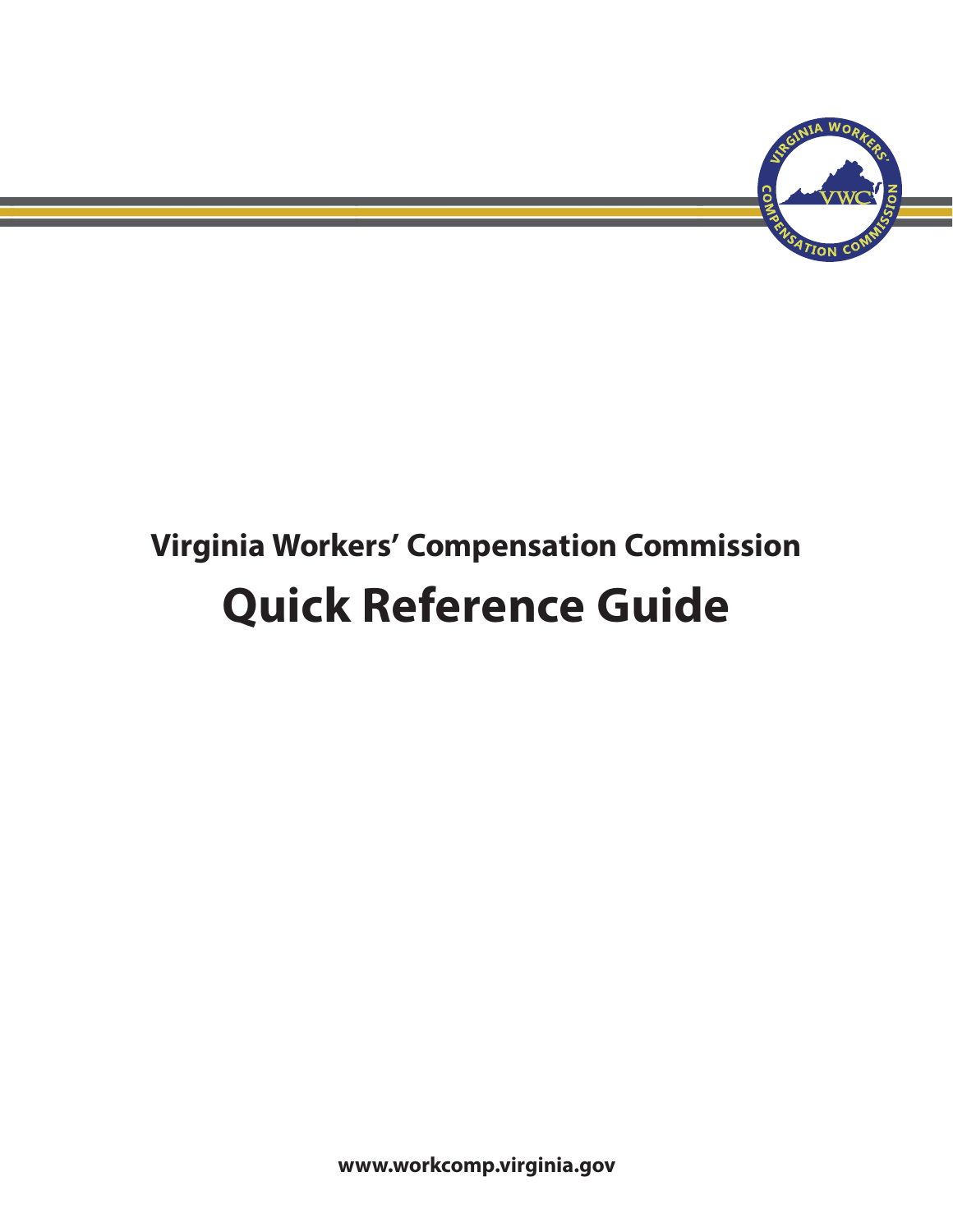

#### **Average Weekly Wage**

If an injured worker lost more than 7 consecutive calendar days, although not in the same week, these periods should be noted on the Wage Chart using an asterisk (\*) in the Week No. column and are not to be counted in the calculations.

If an injured employee has worked less than 12 months, the earnings for the time worked should be used or the earnings for a similar employee may be used if the employee has worked less than 60 days.

*Quick Facts:*

- "AWW" means Average Weekly Wage
- VWC Form #7A is the preferred method for submitting wage information to the Commission
- Use the gross earnings for the 52 weeks preceding the date of injury
- List any perquisites (amounts paid to the employee for meals, lodging, uniforms, etc.) in the spaces provided on the bottom section of the form and do not include in the total gross earnings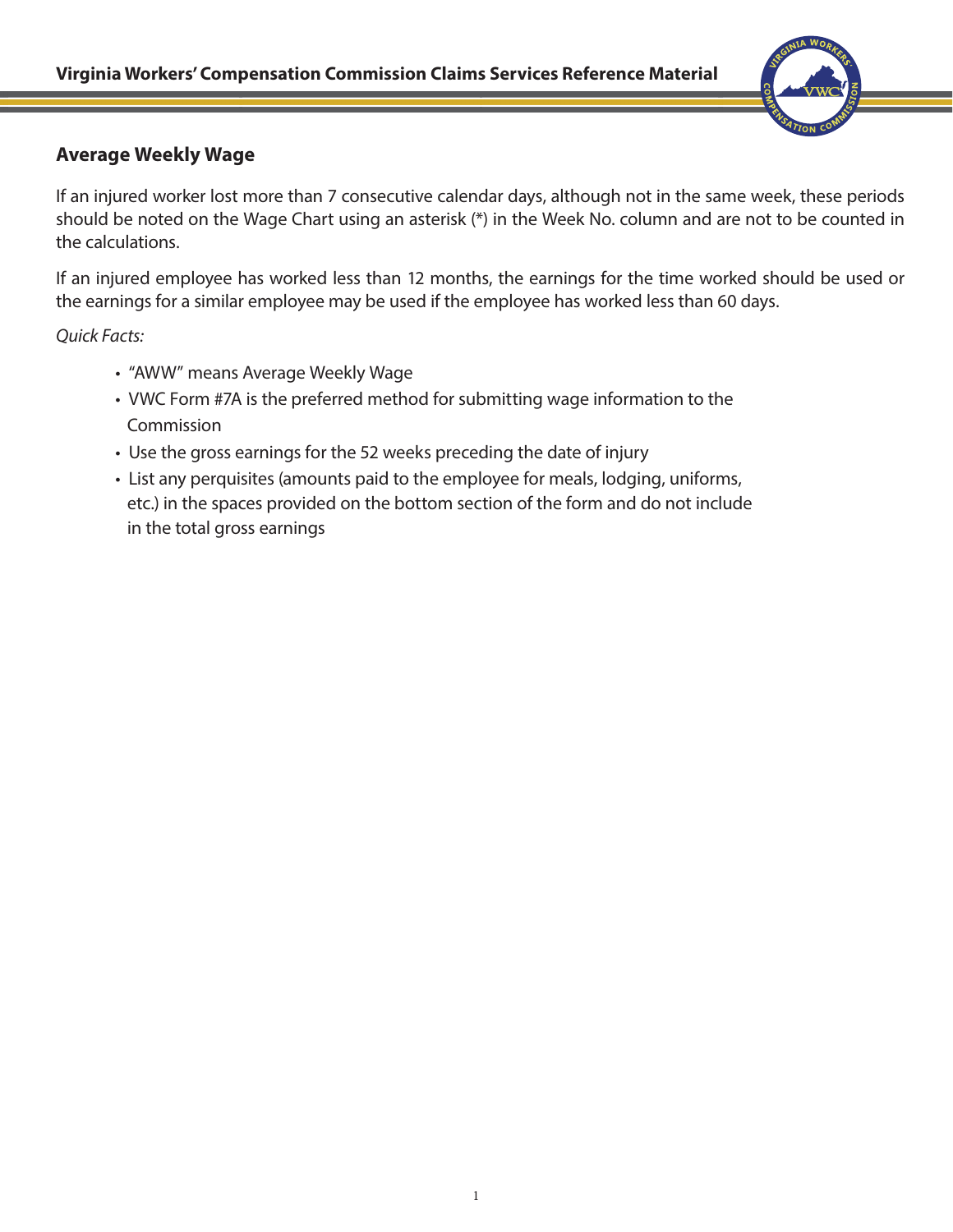| <b>Wage Chart</b><br>Employer's Statement of Wage Earnings<br>Virginia Workers' Compensation Commission<br>1000 DMV Drive Richmond VA 23220 |                                   |                |                                                    |             |  |                                                                          | The boxes<br>to the right<br>are for the<br>use of the<br>insurer. | Reserved<br><b>Insurer Code</b><br><b>Insurer Claim Number</b> |              | $000 - 00 - 00$ | VWC File Number<br><b>Insurer Location</b> |                |                                                    |
|---------------------------------------------------------------------------------------------------------------------------------------------|-----------------------------------|----------------|----------------------------------------------------|-------------|--|--------------------------------------------------------------------------|--------------------------------------------------------------------|----------------------------------------------------------------|--------------|-----------------|--------------------------------------------|----------------|----------------------------------------------------|
| <b>Employee</b><br><b>Address</b>                                                                                                           |                                   |                |                                                    |             |  |                                                                          |                                                                    |                                                                |              |                 |                                            |                |                                                    |
| Name of Employee<br>Date of Accident<br>John P. Hurtworker<br>07/10/2004                                                                    |                                   |                |                                                    |             |  |                                                                          |                                                                    |                                                                | Date of Hire |                 |                                            |                |                                                    |
|                                                                                                                                             | Employer                          | <b>Address</b> |                                                    |             |  |                                                                          |                                                                    |                                                                |              |                 |                                            |                |                                                    |
| Name of Employer<br>Virginia Workers' Compensation Commission                                                                               |                                   |                |                                                    |             |  |                                                                          | XXX-XX-XXXX                                                        | Employee's Social Security Number                              |              |                 |                                            |                |                                                    |
|                                                                                                                                             |                                   |                |                                                    |             |  | PLEASE REFER TO THE FILING INSTRUCTIONS PRINTED ON THE BACK OF THIS FORM |                                                                    |                                                                |              |                 |                                            |                |                                                    |
| Week<br>No.                                                                                                                                 | Week<br><b>Ending</b><br>Date     | Days<br>Worked | <b>Gross amount</b><br>paid, including<br>overtime | Week<br>No. |  | <b>Week Ending</b><br>Date                                               | Days<br>Worked                                                     | <b>Gross amount</b><br>paid, including<br>overtime             |              | Week<br>No.     | <b>Week Ending</b><br>Date                 | Days<br>Worked | <b>Gross amount</b><br>paid, including<br>overtime |
| $\mathbf{1}$                                                                                                                                | 07/18/03                          | 5              | 200.00                                             | 19          |  | 11/21/03                                                                 | 6                                                                  | 240.00                                                         |              | 37              | 03/26/04                                   | 6              | 240.00                                             |
| $\overline{2}$                                                                                                                              | 07/25/03                          | 6              | 240.00                                             | 20          |  | 11/28/03                                                                 | 5                                                                  | 200.00                                                         |              | 38              | 04/02/04                                   | 5              | 200.00                                             |
| $\mathbf{3}$                                                                                                                                | 08/01/03                          | 5              | 200.00                                             | 21          |  | 12/05/03                                                                 | 5                                                                  | 200.00                                                         |              | 39              | 04/09/04                                   | 5              | 200.00                                             |
| $\overline{4}$                                                                                                                              | 08/08/03                          | 5              | 200.00                                             | $\bf{22}$   |  | 12/12/03                                                                 | 5                                                                  | 200.00                                                         |              | 40              | 04/16/04                                   | 5              | 200.00                                             |
| 5                                                                                                                                           | 08/15/03                          | 5              | 200.00                                             | 23          |  | 12/19/03                                                                 | 5                                                                  | 200.00                                                         |              | 41              | 04/23/04                                   | 5              | 200.00                                             |
| 6                                                                                                                                           | 08/22/03                          | 6              | 240.00                                             | 24          |  | 12/26/03                                                                 | 5                                                                  | 200.00                                                         |              | 42              | 04/30/04                                   | 5              | 200.00                                             |
| $\overline{7}$                                                                                                                              | 08/29/03                          | 5              | 200.00                                             | 25          |  | 01/02/04                                                                 | 4                                                                  | 160.00                                                         |              | 43              | 05/07/04                                   | 5              | 200.00                                             |
| 8                                                                                                                                           | 09/05/03                          | 5              | 200.00                                             | 26          |  | 01/09/04                                                                 | 5                                                                  | 200.00                                                         |              | 44              | 05/14/04                                   | 5              | 200.00                                             |
| $\overline{9}$                                                                                                                              | 09/12/03                          | 5              | 200.00                                             | 27          |  | 01/16/04                                                                 | 5                                                                  | 200.00                                                         |              | 45              | 05/21/04                                   | 4              | 160.00                                             |
| 10                                                                                                                                          | 09/19/03                          | 5              | 200.00                                             | 28          |  | 01/23/04                                                                 | 5                                                                  | 200.00                                                         |              | 46              | 05/28/04                                   | 6              | 280.00                                             |
| 11                                                                                                                                          | 09/26/03                          | 5              | 200.00                                             | 29          |  | 01/30/04                                                                 | 5                                                                  | 200.00                                                         |              | 47              | 06/04/04                                   | 5              | 220.00                                             |
| 12                                                                                                                                          | 10/03/03                          | 5              | 200.00                                             | 30          |  | 02/06/04                                                                 | 5                                                                  | 200.00                                                         |              | 48              | 06/11/04                                   | 5              | 220.00                                             |
| 13                                                                                                                                          | 10/10/03                          | 5              | 200.00                                             | 31          |  | 02/13/04                                                                 | $\overline{4}$                                                     | 160.00                                                         |              | 49              | 06/18/04                                   | 5              | 220.00                                             |
| 14                                                                                                                                          | 10/17/03                          | 6              | 288.00                                             | 32          |  | 02/20/04                                                                 | 6                                                                  | 296.00                                                         |              | 50              | 06/25/04                                   | 5              | 220.00                                             |
| 15                                                                                                                                          | 10/24/03                          | 6              | 294.00                                             | 33          |  | 02/27/04                                                                 | 5                                                                  | 200.00                                                         |              | 51              | 07/02/04                                   | 5              | 220.00                                             |
| 16                                                                                                                                          | 10/31/03                          | 5              | 200.00                                             | 34          |  | 03/05/04                                                                 | 5                                                                  | 200.00                                                         |              | 52              | 07/09/04                                   | $\overline{4}$ | 176.00                                             |
| 17                                                                                                                                          | 11/07/03                          | 5              | 200.00                                             | 35          |  | 03/12/04                                                                 | 5                                                                  | 200.00                                                         |              |                 | <b>Totals</b>                              |                |                                                    |
| 18                                                                                                                                          | 11/14/03                          | 5              | 200.00                                             | 36          |  | 03/19/04                                                                 | 5                                                                  | 200.00                                                         |              |                 |                                            |                | \$10,874.00                                        |
| Total gross earning \$ 10,874.00<br>Total weeks worked 52<br>Value of perquisites for entire year:<br>Bonuses $$ 500.00$<br>Electricity \$  |                                   |                |                                                    |             |  |                                                                          |                                                                    |                                                                |              |                 |                                            |                |                                                    |
|                                                                                                                                             | Meals/Lodging \$<br>Meals Only \$ |                | Telephone \$                                       | Water \$    |  |                                                                          |                                                                    | Total value of perquisites \$ 500.00                           |              |                 |                                            |                | VWC use only:                                      |

#### **Date of injury:** 7/10/04

EXAMPLE

#### **Date range you can use:** 7/10/03 to 7/09/04

#### **STEPS:**

- 1. Add up all applicable weeks
- 2. Add any perquisites to total (if any)
- 3. Divide by the number of weeks used

#### **This example:**

 $$10,874.00 + $500 =$  $$11,374.00 \div 52$  weeks= **\$218.73 AWW**

INSURER OR EMPLOYER (include name & signature) Date Telephone number

| <b>Wage Chart</b>                      |
|----------------------------------------|
| <b>VWC Form No. 7A (rev. 07-01-06)</b> |

 $AWW:$ CR:





| porary Lodging \$<br>House Rent \$ | Uniforms \$<br>Laundry \$ | Total earnings & perquisites $\frac{11,374.00}{11,374.00}$ |  |
|------------------------------------|---------------------------|------------------------------------------------------------|--|
| Tip Income \$                      |                           |                                                            |  |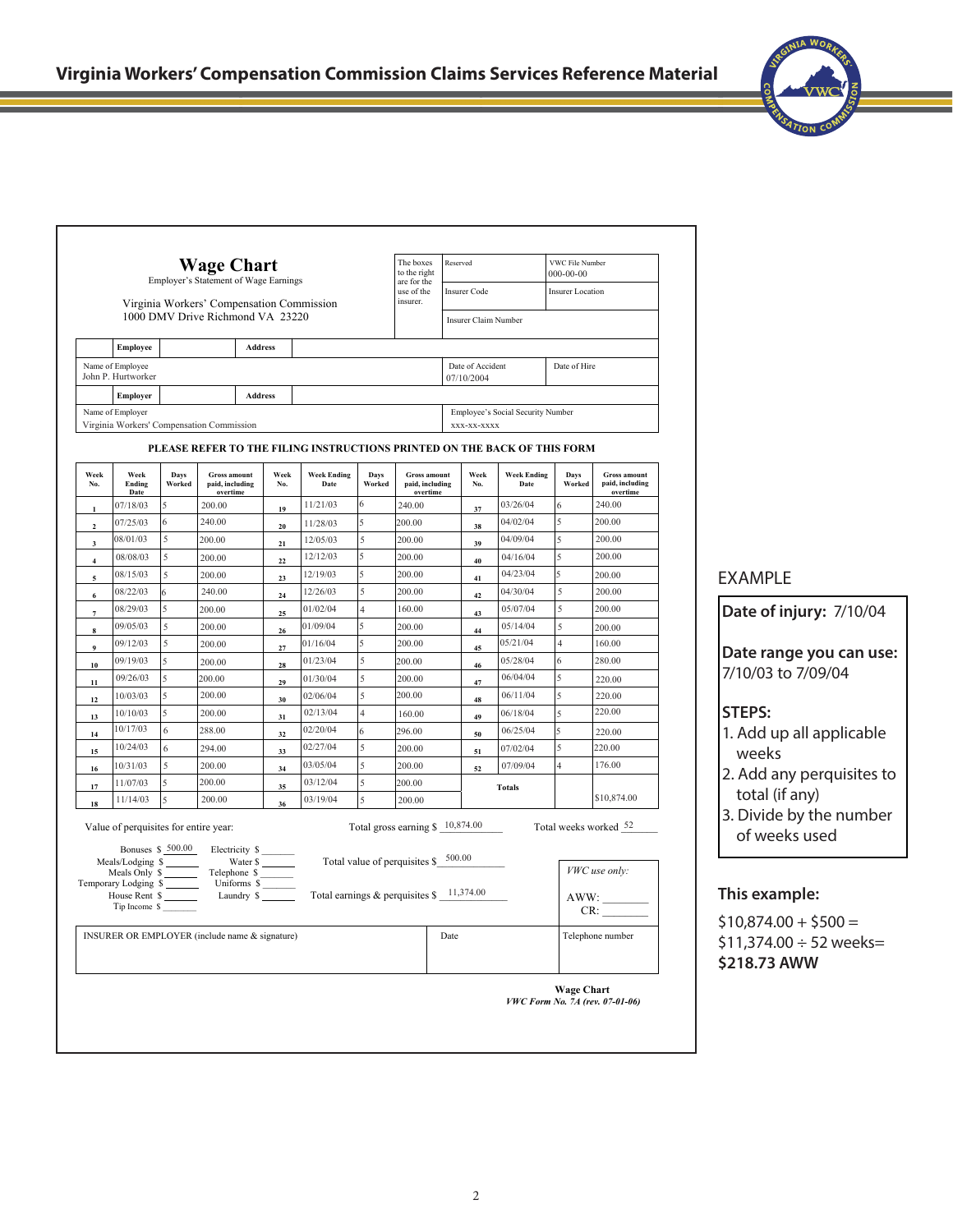

## **Calculating Cost of Living (COLA)**

*A Quick How-To*

- \*Net SS  $\times$  12  $\div$  52 = weekly SS
- $CR$  + weekly  $SS$  = total combined
- AWW  $\times$  80%  $=$

*Average Weekly Wage (AWW) Compensation Rate (CR) Social Security (SS) \*after deduction for medicare premium* 

#### **If the total combined exceeds 80% of the average weekly wage (AWW), COLA is not due.**

#### EXAMPLE

| \$1,864 (Net SS) x 12 $\div$ 52 = \$430.15 weekly     | \$734 (Net SS) x 12 $\div$ 52 = \$169.38 weekly        |
|-------------------------------------------------------|--------------------------------------------------------|
| $$841$ (CR) + \$430.15 (Weekly SS) = \$1,271.15 total | $$189.16$ (CR)+ $$169.38$ (Weekly SS) = \$358.54 total |
| \$2,232.23 (AWW) x 80% = \$1,785.78 DUE               | \$283.75 (AWW) x 80% = \$227.00 <b>NOT DUE</b>         |

#### **Min/Max Rate Chart**

| Virginia Workers' Compensation Commission Chronological Compensation Benefits Chart |                                                          |                                                          |                          |                                                  |                                      |                                               |                                         |                                                                       |  |
|-------------------------------------------------------------------------------------|----------------------------------------------------------|----------------------------------------------------------|--------------------------|--------------------------------------------------|--------------------------------------|-----------------------------------------------|-----------------------------------------|-----------------------------------------------------------------------|--|
| Year                                                                                | <b>Weekly</b><br><b>Minimum</b><br>(effective<br>July 1) | <b>Weekly</b><br><b>Maximum</b><br>(effective<br>July 1) | $%$ of<br>Weekly<br>Wage | <b>Maximum</b><br><b>Benefit</b><br><b>Weeks</b> | <b>COLA</b><br>(effective<br>Oct. 1) | Limit of<br><b>Medical</b><br><b>Benefits</b> | <b>Mileage</b><br>Reimbursement<br>Rate | <b>Burial Transportation</b><br><b>Expenses</b>                       |  |
| 2017                                                                                | \$260.75                                                 | \$1,043.00                                               | 66 2/3%                  | 500                                              | 2.05%                                | Life                                          | \$0.555                                 | Burial not exceeding \$10,000<br>Transportation not exceeding \$1,000 |  |
| 2016                                                                                | \$249.00                                                 | \$996.00                                                 | 66 2/3%                  | 500                                              | 0.55%                                | Life                                          | \$0.555                                 | Burial not exceeding \$10,000<br>Transportation not exceeding \$1,000 |  |
| 2015                                                                                | \$243.75                                                 | \$975.00                                                 | 66 2/3%                  | 500                                              | 0.55%                                | Life                                          | \$0.555                                 | Burial not exceeding \$10,000<br>Transportation not exceeding \$1,000 |  |
| 2014                                                                                | \$241.75                                                 | \$967.00                                                 | 66 2/3%                  | 500                                              | 1.50%                                | Life                                          | \$0.555                                 | Burial not exceeding \$10,000<br>Transportation not exceeding \$1,000 |  |
| 2013                                                                                | \$238.75                                                 | \$955.00                                                 | 66 2/3%                  | 500                                              | 1.70%                                | Life                                          | \$0.555                                 | Burial not exceeding \$10,000<br>Transportation not exceeding \$1,000 |  |
| 2012                                                                                | \$233.75                                                 | \$935.00                                                 | 66 2/3%                  | 500                                              | 3.10%                                | Life                                          | \$0.555                                 | Burial not exceeding \$10,000<br>Transportation not exceeding \$1,000 |  |
| 2011                                                                                | \$226.25                                                 | \$905.00                                                 | 66 2/3%                  | 500                                              | 1.60%                                | Life                                          | \$0.555                                 | Burial not exceeding \$10,000<br>Transportation not exceeding \$1,000 |  |
| 2010                                                                                | \$221.25                                                 | \$885.00                                                 | 66 2/3%                  | 500                                              | 3.05%                                | Life                                          | \$0.505                                 | Burial not exceeding \$10,000<br>Transportation not exceeding \$1,000 |  |
| 2009                                                                                | \$223.75                                                 | \$895.00                                                 | 66 2/3%                  | 500                                              | 0.25%                                | Life                                          | \$0.505                                 | Burial not exceeding \$10,000<br>Transportation not exceeding \$1,000 |  |
| 2008                                                                                | \$210.25                                                 | \$841.00                                                 | 66 2/3%                  | 500                                              | 4.20%                                | Life                                          | \$0.445<br>\$0.505 effective<br>7/1/08  | Burial not exceeding \$10,000<br>Transportation not exceeding \$1,000 |  |
| 2007                                                                                | \$204.00                                                 | \$816.00                                                 | 66 2/3%                  | 500                                              | 2.45%                                | Life                                          | \$0.445                                 | Burial not exceeding \$10,000<br>Transportation not exceeding \$1,000 |  |
| 2006                                                                                | \$193.25                                                 | \$773.00                                                 | 66 2/3%                  | 500                                              | 3.45%                                | Life                                          | \$0.325<br>\$0.445 effective<br>10/1/06 | Burial not exceeding \$10,000<br>Transportation not exceeding \$1,000 |  |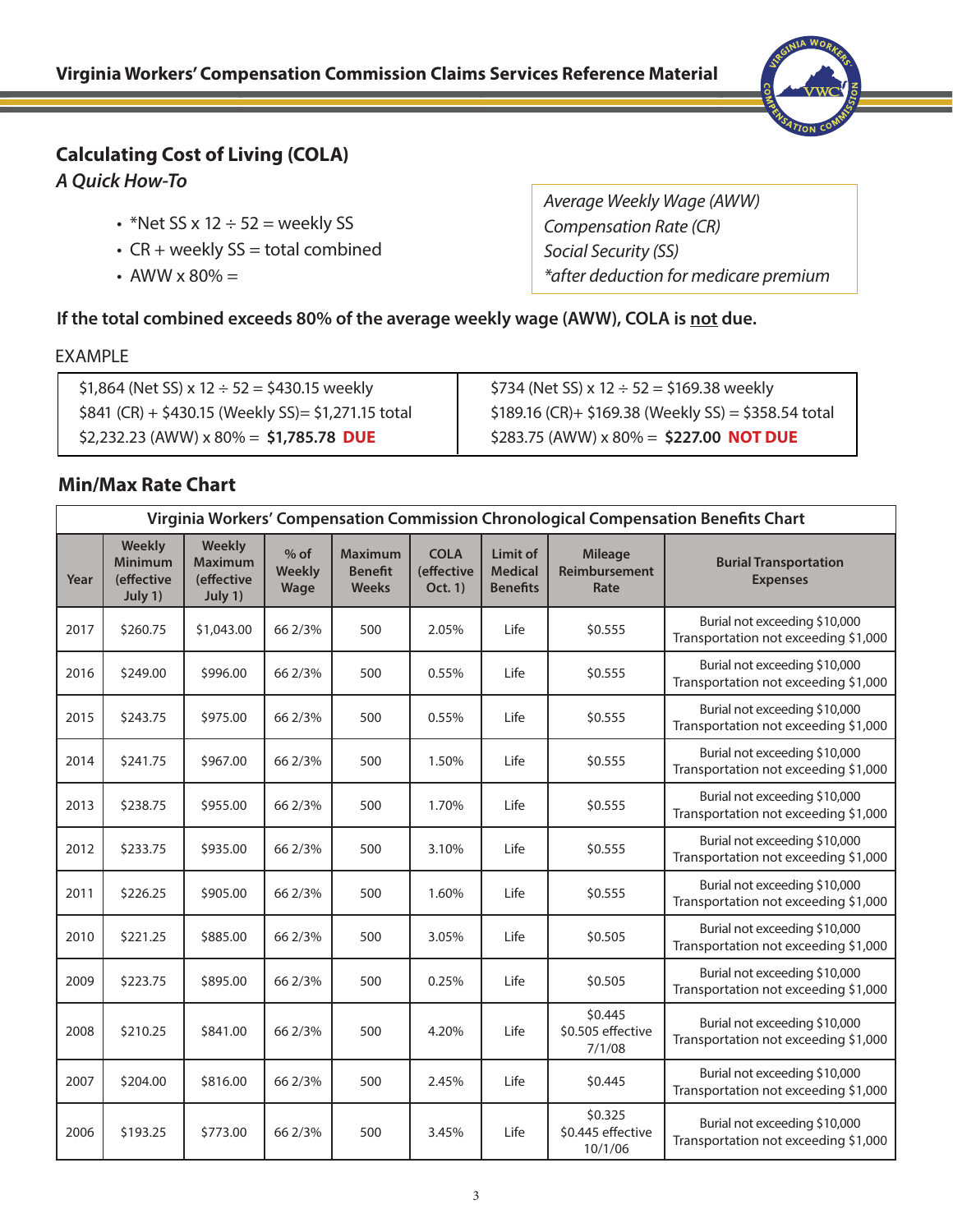

#### **Converting Partial Week of Temporary Partial Disability (TPD)** *A Quick How-To*

- All figures are to be converted into weekly figures (7 days)
- Calculate the average earned by the injured worker for the specified time frame
- Determine the number of days the injured worker worked
- The average earned  $\div$  by the number of days worked = the daily rate
- Convert that amount into a weekly rate by multiplying by 7 (for 7 days/week). This is the post-injury wage (PIW)
- AWW PIW x  $.66667$  = TPD rate

| $AWW =$                                          | \$652.56            |
|--------------------------------------------------|---------------------|
| Partial PIW earnings of the injured worker       | \$238.55            |
| Number of days worked                            | 4                   |
| Convert to a daily PIW: $$238.55 \div 4 =$       | \$59.64 daily PIW   |
| Convert to a weekly PIW: $$59.64 \times 7 =$     | \$417.48 weekly PIW |
|                                                  |                     |
| AWW - PIW: \$652.56 - \$417.48 = \$235.08        | \$235.08 x .66667   |
| and multiply by $.66667$ = TPD Compensation Rate | \$156.72 TPD rate   |

#### EXAMPLE

*AWW- Average Weekly Wage PIW- Post-Injury Wage TPD- Temporary Partial Disability CR- Compensation Rate*

\* For assistance with calculations, please contact the Commission at 1-877-664-2566.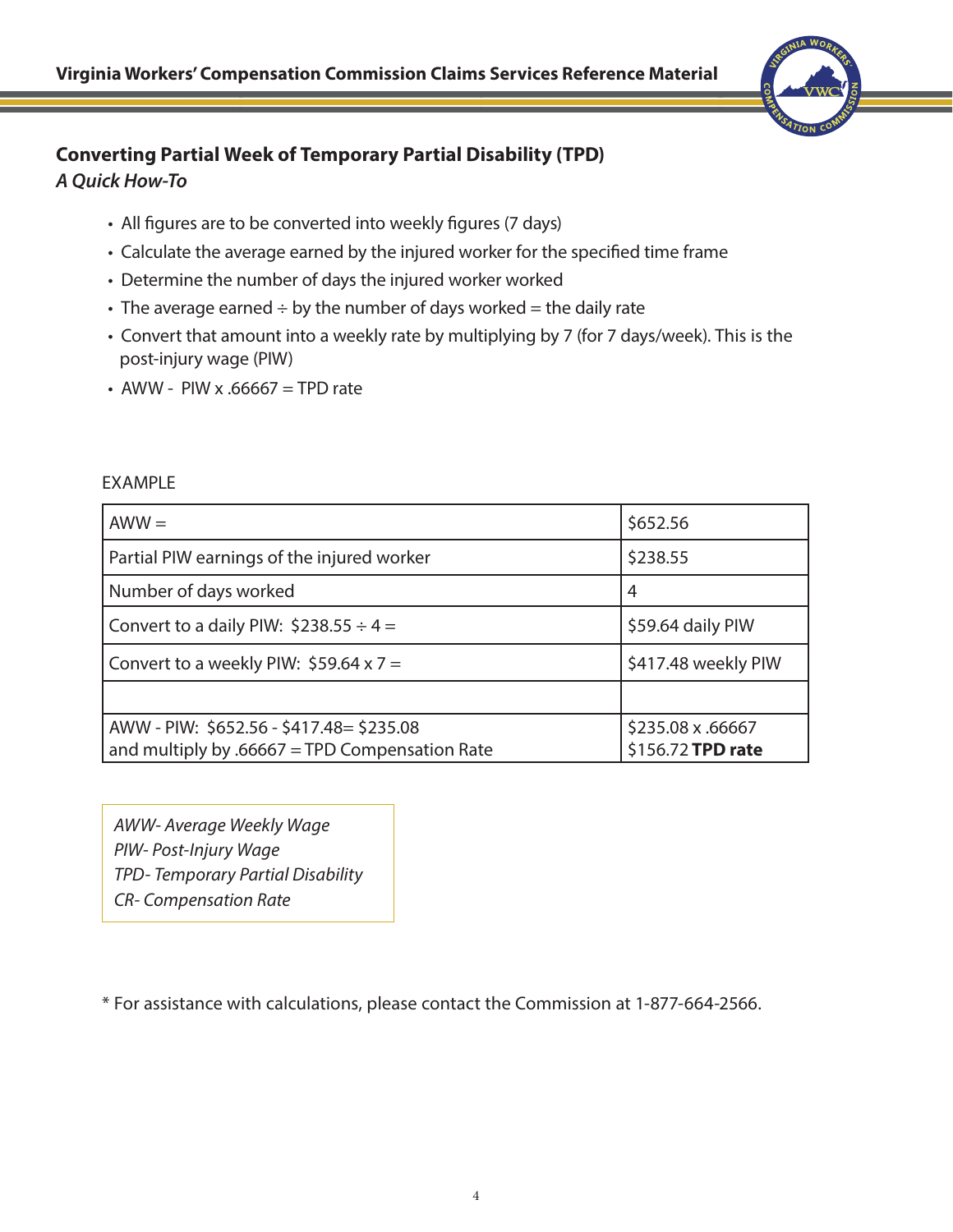

### **Calculating Permanent Partial Disability (PPD) Virginia Code §65.2-503** *A Quick How-To*

Multiply (rating) "x" number of weeks for body part "x" compensation rate  $=$ total amount due claimant.

EXAMPLE

*20% loss of use of arm: 200 x 20% = 40 weeks due*

| <b>LOSS</b>                                                                                                 | <b>COMPENSATION PERIOD</b> |  |  |  |  |  |  |
|-------------------------------------------------------------------------------------------------------------|----------------------------|--|--|--|--|--|--|
| Thumb                                                                                                       | 60 weeks                   |  |  |  |  |  |  |
| First finger (index finger)                                                                                 | 35 weeks                   |  |  |  |  |  |  |
| Second finger                                                                                               | 30 weeks                   |  |  |  |  |  |  |
| Third finger                                                                                                | 20 weeks                   |  |  |  |  |  |  |
| Fourth finger (little finger)                                                                               | 15 weeks                   |  |  |  |  |  |  |
| 1st phalanx of the thumb or any finger is equal to half<br>compensation for loss of entire thumb or finger. |                            |  |  |  |  |  |  |
| Loss of more than one phalanx of thumb or any finger is deemed<br>100% loss of entire thumb or finger.      |                            |  |  |  |  |  |  |
| Amounts received for loss of more than one finger shall not<br>exceed compensation for loss of hand.        |                            |  |  |  |  |  |  |
| Great toe                                                                                                   | 30 weeks                   |  |  |  |  |  |  |
| Any toe other than great toe                                                                                | 10 weeks                   |  |  |  |  |  |  |
| Loss of more than one phalanx of a toe is deemed loss of the<br>entire toe.                                 |                            |  |  |  |  |  |  |
| Hand                                                                                                        | 150 weeks                  |  |  |  |  |  |  |
| Arm                                                                                                         | 200 weeks                  |  |  |  |  |  |  |
| Foot                                                                                                        | 125 weeks                  |  |  |  |  |  |  |
| Leg                                                                                                         | 175 weeks                  |  |  |  |  |  |  |
| Permanent loss of vision of an eye                                                                          | 100 weeks                  |  |  |  |  |  |  |
| Severely marked disfigurement                                                                               | Not exceeding 60 weeks     |  |  |  |  |  |  |
| First stage of pneumoconiosis,<br>silicosis & asbestoses                                                    | 50 weeks                   |  |  |  |  |  |  |
| Second stage of pneumoconiosis,<br>silicosis & asbestoses                                                   | 100 weeks                  |  |  |  |  |  |  |
| Third stage of pneumoconiosis,<br>silicosis & asbestoses                                                    | 300 weeks                  |  |  |  |  |  |  |
| <b>Byssinosis</b>                                                                                           | 50 weeks                   |  |  |  |  |  |  |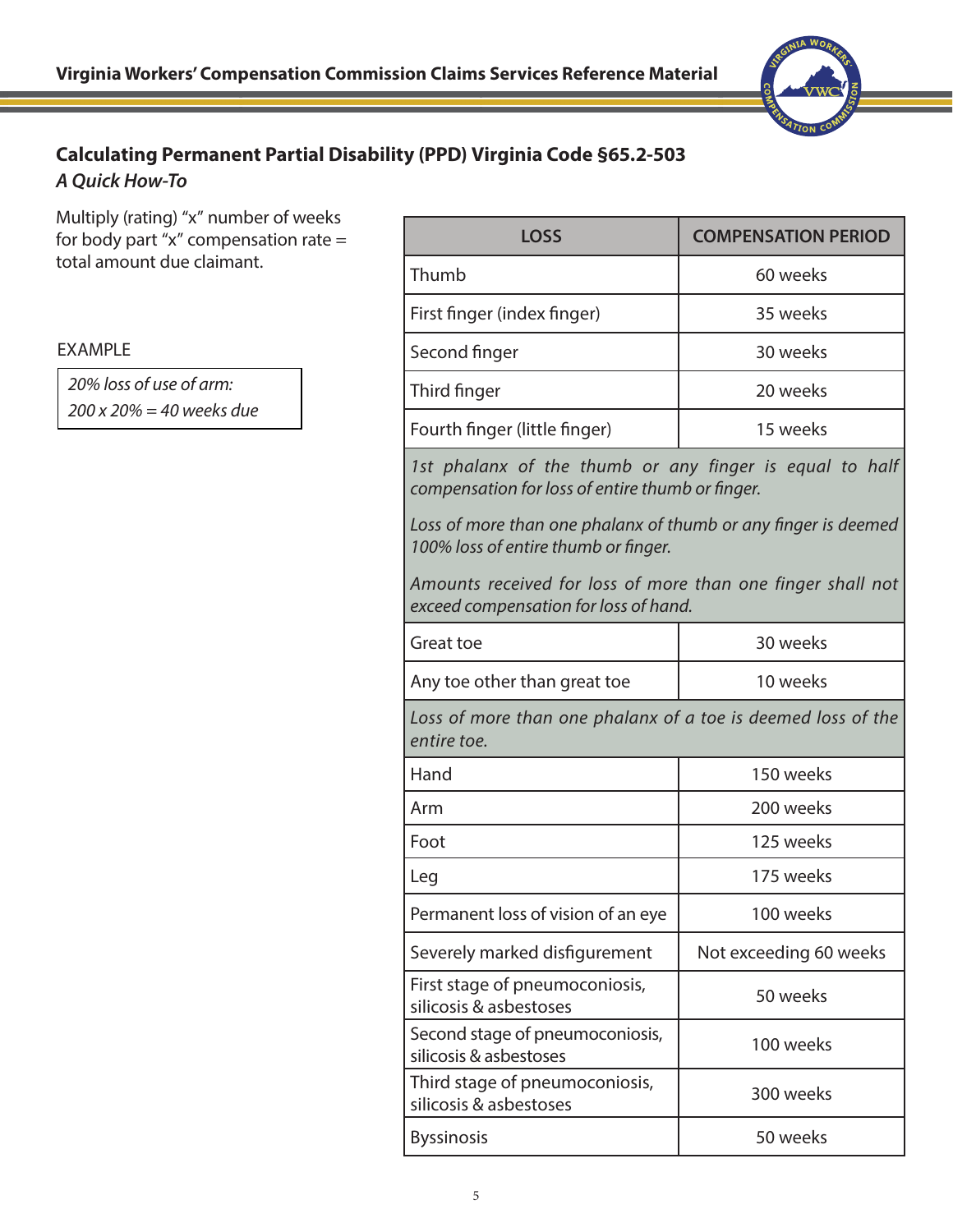#### **Amputation Percentage Guide for Hand**

- From tip of bone to red line equals 25% loss of finger
- From red line to green line equals 50% loss of finger
- From green line to **X** equals 100% loss of finger
- At **X** or below equals 100% of finger and 10% of hand for each finger, not to exceed 20%
- Combined loss of finger should not exceed 100% loss of use of hand

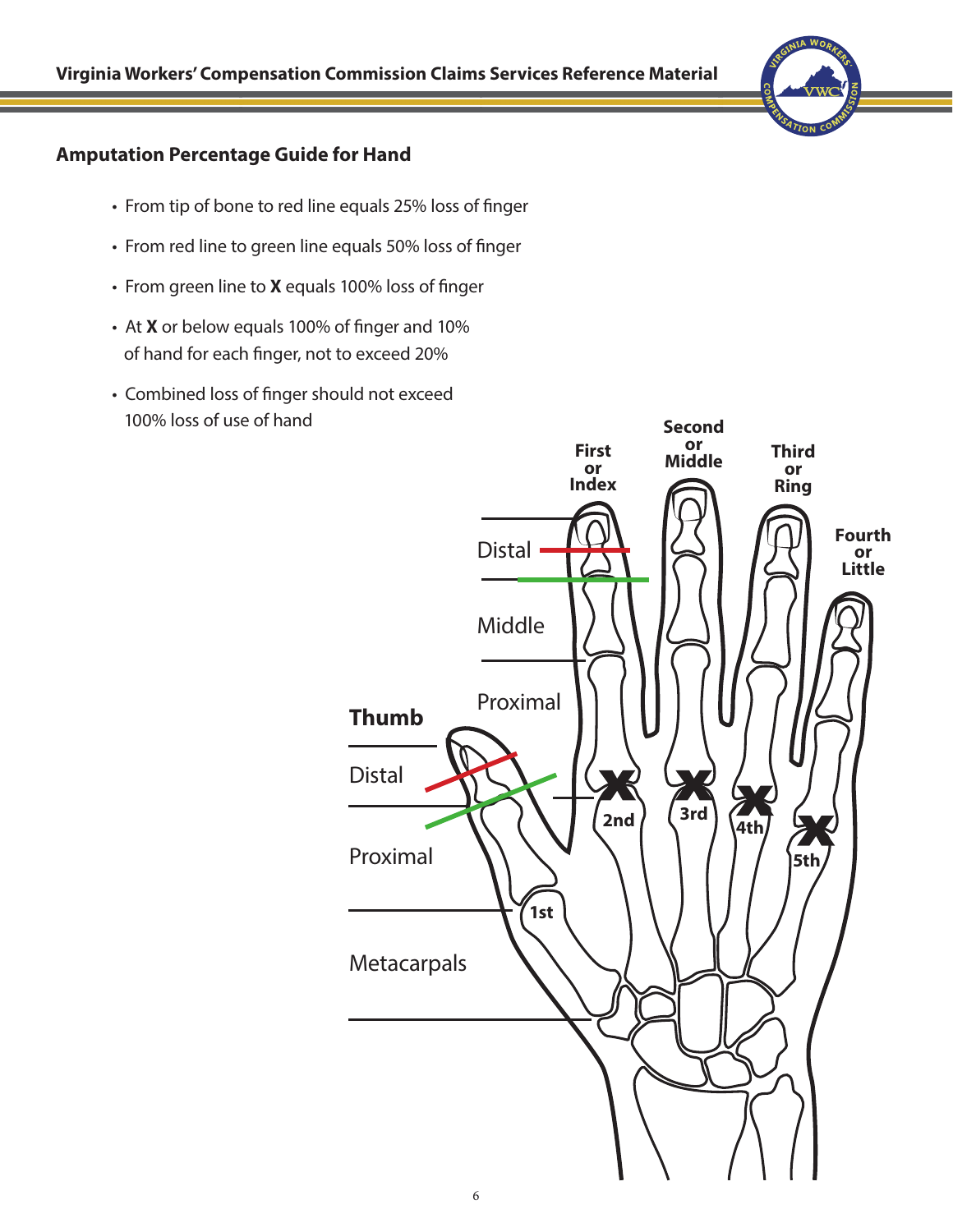#### **Amputation Percentage Guide for Foot**

- From tip of bone to red line equals 25% loss of toe
- From red line to green line equals 50% loss of toe
- From green line to **X** equals 100% loss of toe
- Loss of more than one phalanx of a toe is deemed loss of the entire toe

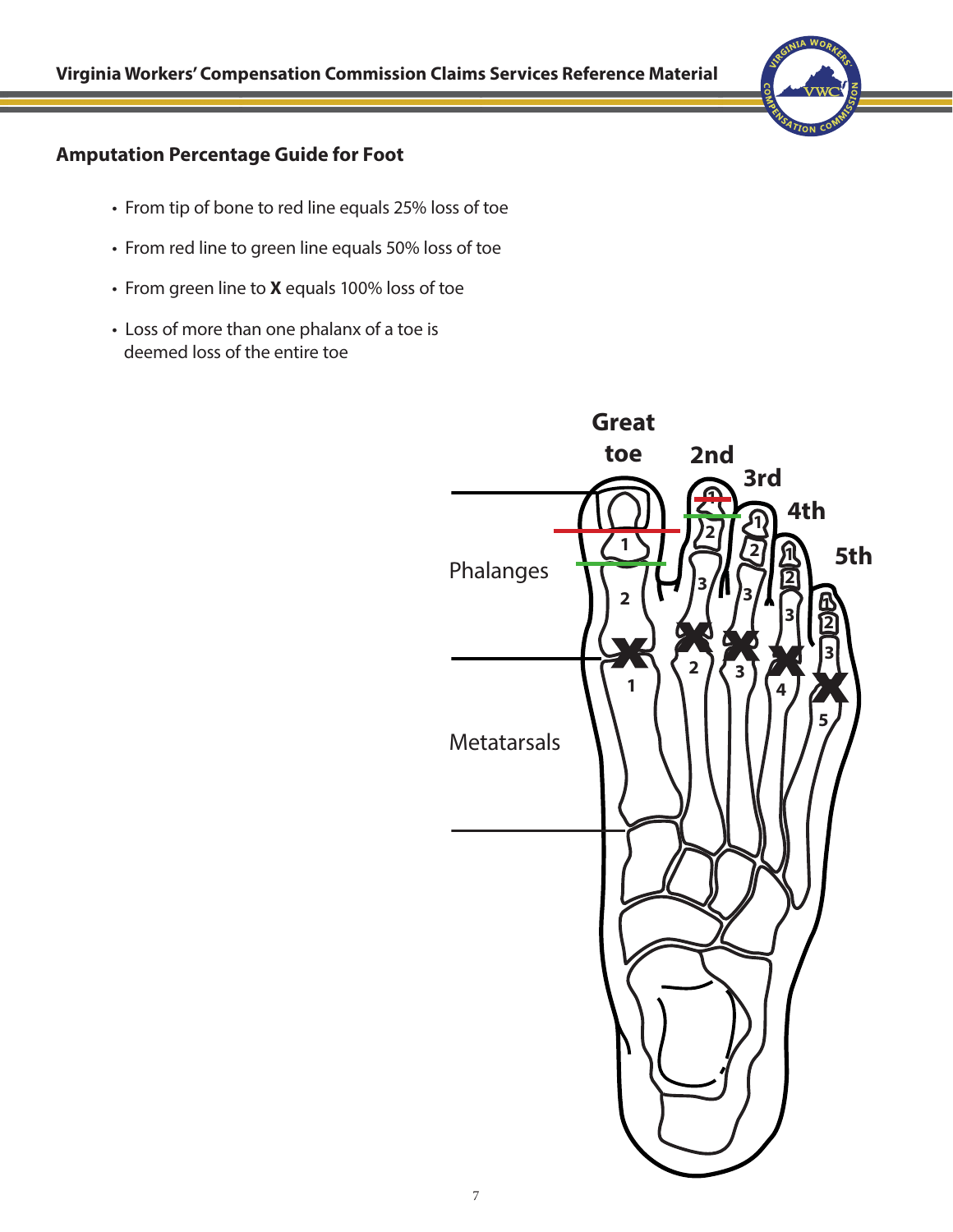

### **Calculating Vision Loss**

The percentage of visual acuity is based on the Snellen's Chart (Rule 13). If the injured worker had pre-existing loss of vision, it is subtracted from the post-injury reading prior to determination of the percentage of loss.

| <b>SNELLEN'S CHART</b><br><b>READINGS</b> | <b>PERCENTAGE OF LOSS</b><br>OF VISUAL ACUITY |
|-------------------------------------------|-----------------------------------------------|
| 20/20                                     | $\boldsymbol{0}$                              |
| 20/25                                     | 5                                             |
| 20/30                                     | 10                                            |
| 20/40                                     | 20                                            |
| 20/50                                     | 25                                            |
| 20/60                                     | 33.5                                          |
| 20/70                                     | 40                                            |
| 20/80                                     | 50                                            |
| 20/90                                     | 62.5                                          |
| 20/100                                    | 75                                            |
| 20/110                                    | 80                                            |
| 20/120                                    | 85                                            |
| 20/130                                    | 87                                            |
| 20/140                                    | 89                                            |
| 20/150                                    | 91                                            |
| 20/160                                    | 93                                            |
| 20/170                                    | 95                                            |
| 20/180                                    | 97                                            |
| 20/190                                    | 99                                            |
| 20/200                                    | 100                                           |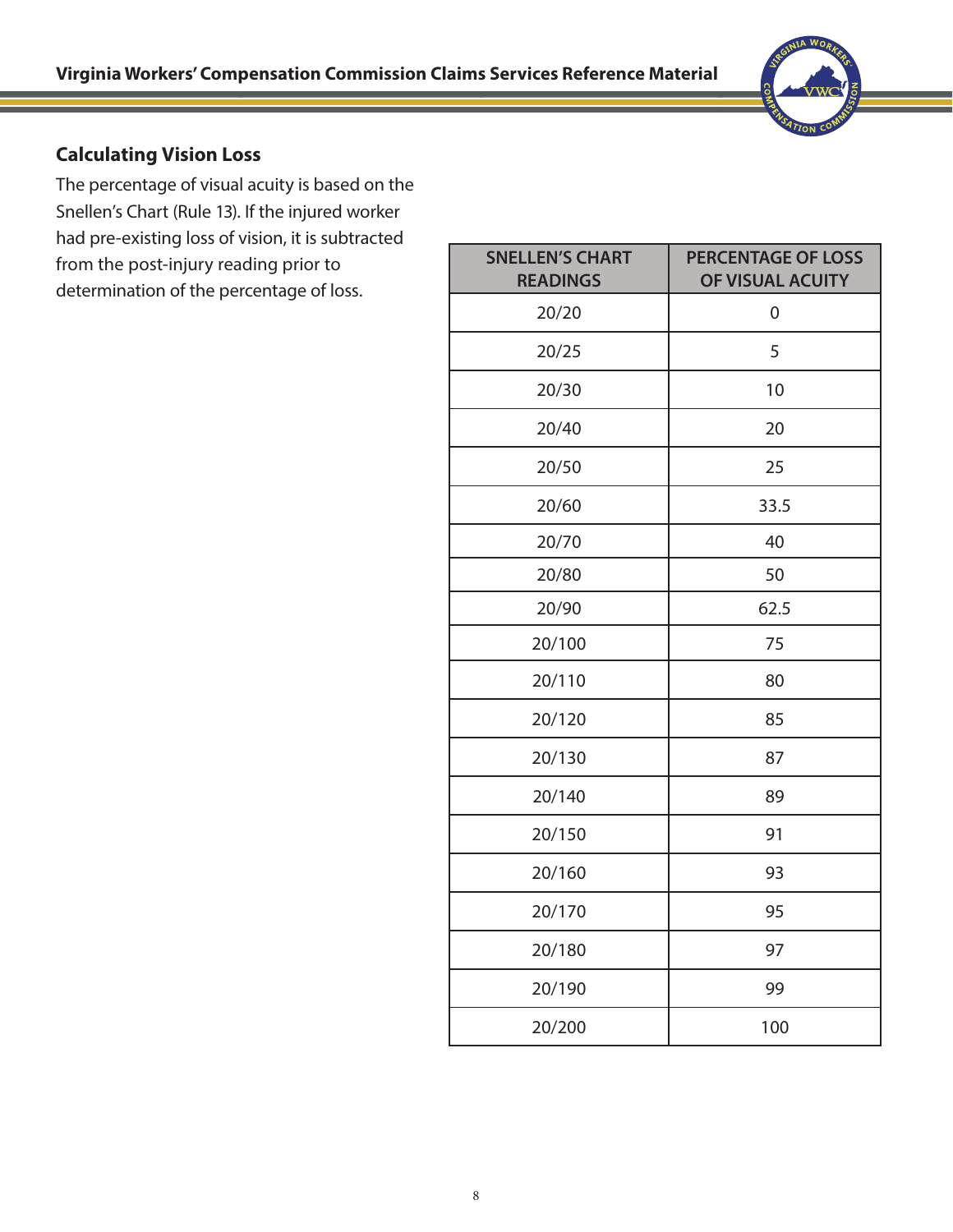

#### **Calculating Hearing Loss**

- 100% loss of hearing to an ear is equal to 50 weeks of compensation benefits
- Hearing loss percentages are determined by the Hearing Loss Table Rule 12 of the Rules of the Virginia Workers' Compensation Commission

#### **Hearing Loss Table (Rule 12)**

| <b>Average Decibel</b> | <b>Percent of Compensable</b> | <b>Average Decibel</b> | <b>Percent of Compensable</b> |
|------------------------|-------------------------------|------------------------|-------------------------------|
| <b>Loss</b>            | <b>Hearing Loss</b>           | <b>Loss</b>            | <b>Hearing Loss</b>           |
| 27                     | 0.8                           | 60                     | 55.0                          |
| 28                     | 2.2                           | 61                     | 56.7                          |
| 29                     | 3.6                           | 62                     | 58.3                          |
| 30                     | 5.0                           | 63                     | 60.0                          |
| 31                     | 6.7                           | 64                     | 61.7                          |
| $\overline{32}$        | 8.3                           | 65                     | 63.3                          |
| $\overline{33}$        | 10.0                          | 66                     | 65.0                          |
| 34                     | 11.7                          | 67                     | 66.7                          |
| 35                     | 13.3                          | 68                     | 68.3                          |
| 36                     | 15.0                          | 69                     | 70.0                          |
| $\overline{37}$        | 16.7                          | $\overline{70}$        | 71.7                          |
| 38                     | 18.3                          | $\overline{71}$        | 73.3                          |
| $\overline{39}$        | 20.0                          | $\overline{72}$        | 75.0                          |
| 40                     | 21.7                          | $\overline{73}$        | 76.4                          |
| 41                     | 23.3                          | 74                     | 77.8                          |
| 42                     | 250                           | 75                     | 79.2                          |
| 43                     | 26.7                          | 76                     | 80.6                          |
| 44                     | 28.3                          | 77                     | 82.0                          |
| 45                     | 300                           | 78                     | 83.4                          |
| 46                     | 31.7                          | 79                     | 84.8                          |
| $\overline{47}$        | 33.3                          | 80                     | 86.2                          |
| 48                     | 350                           | $\overline{81}$        | 87.6                          |
| 49                     | 36.7                          | 82                     | 89.0                          |
| 50                     | 38.3                          | 83                     | 90.4                          |
| $\overline{51}$        | 400                           | 84                     | 91.8                          |
| $\overline{52}$        | 41.7                          | 85                     | 93.2                          |
| $\overline{53}$        | 43.3                          | 86                     | 94.6                          |
| $\overline{54}$        | 450                           | 87                     | 96.0                          |
| $\overline{55}$        | 46.7                          | 88                     | 97.4                          |
| 56                     | 48.3                          | 89                     | 98.8                          |
| $\overline{57}$        | 500                           |                        |                               |
| 58                     | 51.7                          | 90 and over            | 100                           |
| 59                     | 53.3                          |                        |                               |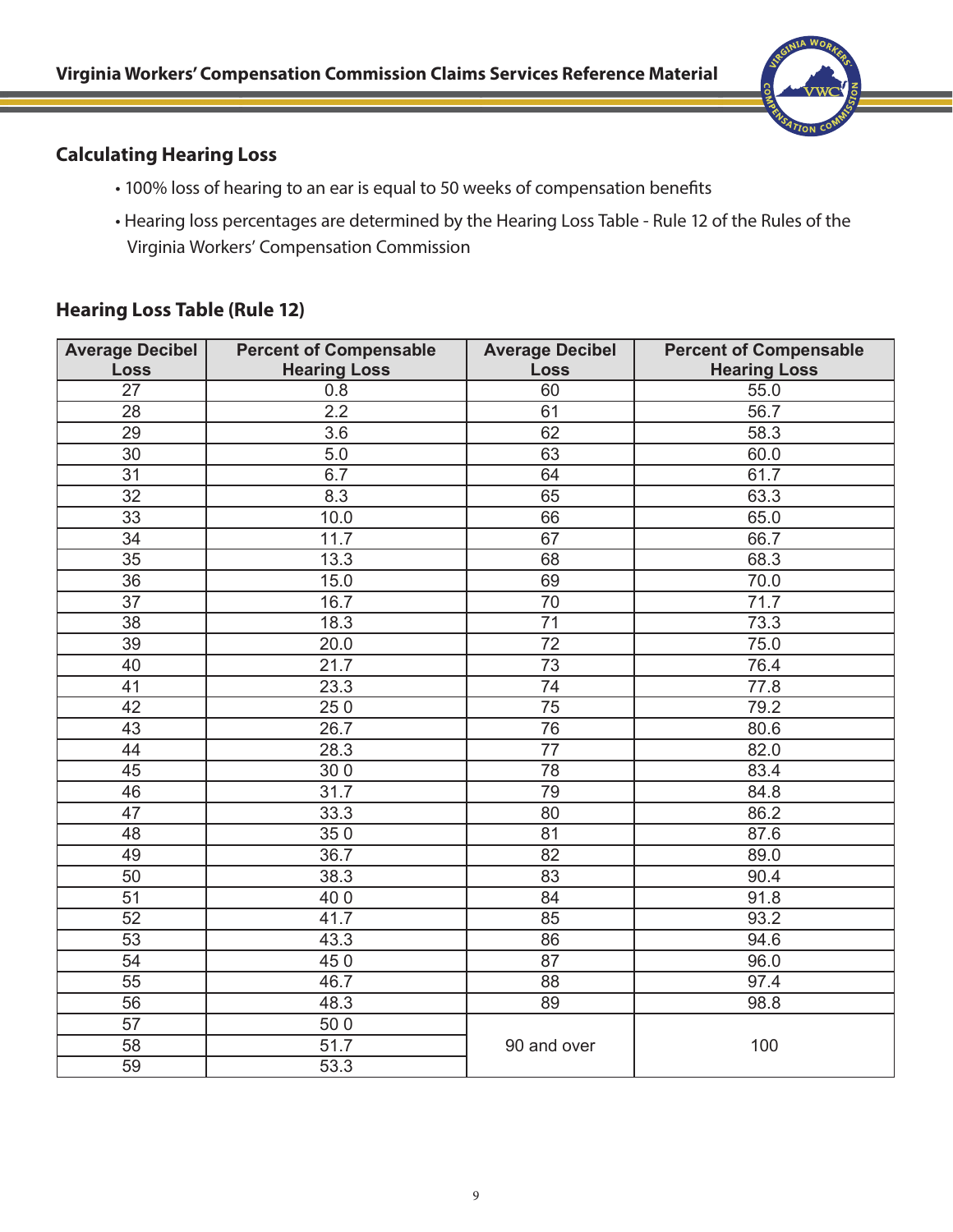

#### **Hearing Loss- Audiogram Example**

- An audiogram graph is used to measure hearing loss intensity and frequency
	- a. The symbol O represents the right ear
	- b. The symbol X represents the left ear
	- c. Hertz (Hz): The measurement standard for the *frequency* or frequency of sound. On an audiogram, these typically range from 250 Hz to 8,000 Hz.
	- d. decibels (dB HL): The measurement standard for the *amplitude* or loudness/intensity of sound. On an audiogram, these typically range from 0 to 110 dB HL.
- Calculating hearing loss:
	- Add the decibels on the audiogram for each ear at 500, 1,000, 2,000, and 3,000
	- Divide the total by  $4 =$  average decibel of hearing in that ear
- The average decibel of hearing is equal to the percentage of compensable hearing loss, if any. *Note:* Hearing that is less than 27 average decibels is not at a compensable level pursuant to the Virginia Workers' Compensation Act
- Use rounding rule: .50 decibels round up, below .50 decibels round down



#### **Audiogram Example**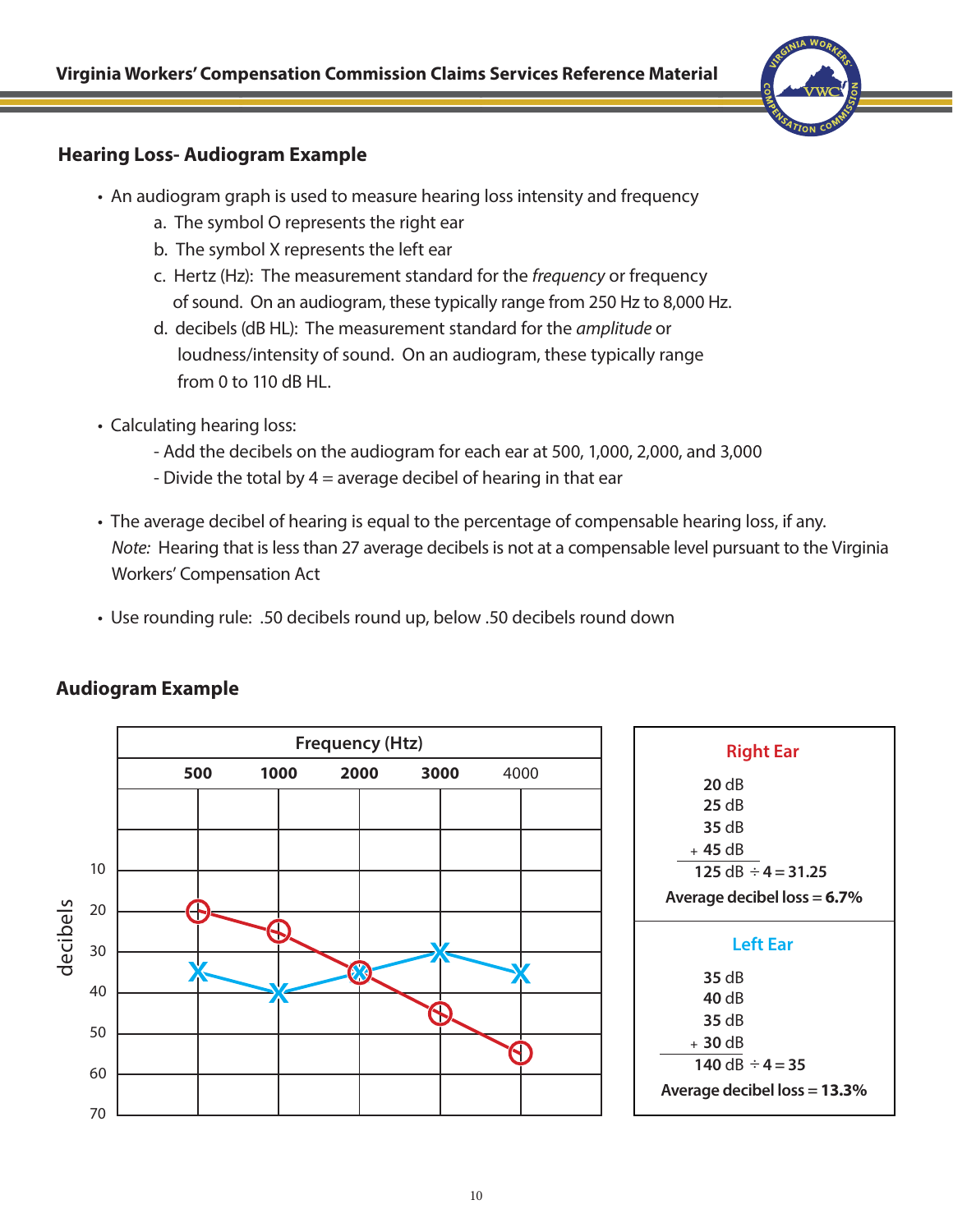

#### **Third Party Settlements and Request for Credit**

- Third party settlements and credit requests may apply when an injury occurs from a traffic accident or from a faulty equipment incident
- Information for lien against settlement proceeds/third party recoveries can be found in Virginia Code §§65.2-309 - 311
- Virginia Code §65.2-313 provides information on employer offsets

**Information required by the Virginia Workers' Compensation Commission when submitting a request for an offset award for credit against the third party settlement:**

- Date of the third party settlement
- Total amount of the third party settlement
- Total amount of the carrier's original lien
- Amount the carrier recovered from the original lien
- Total amount of the third party settlement cost
- Total amount of the third party settlement attorney fees

#### *\*Please provide the Commission with a copy of the settlement disbursement sheet.*

When writing to the Commission to request credit toward the recovery of a third party settlement, a copy of your correspondence should be sent to all involved parties in the claim.

Determination of credit: The total amount of the settlement minus the carrier/employer's original lien amount determines the credit amount.

Determination of percentage of pro rate share of fees and costs: The amount of the attorney fees and costs divided by the total amount of the settlement determines the percentage of future benefits the injured worker is entitled to receive.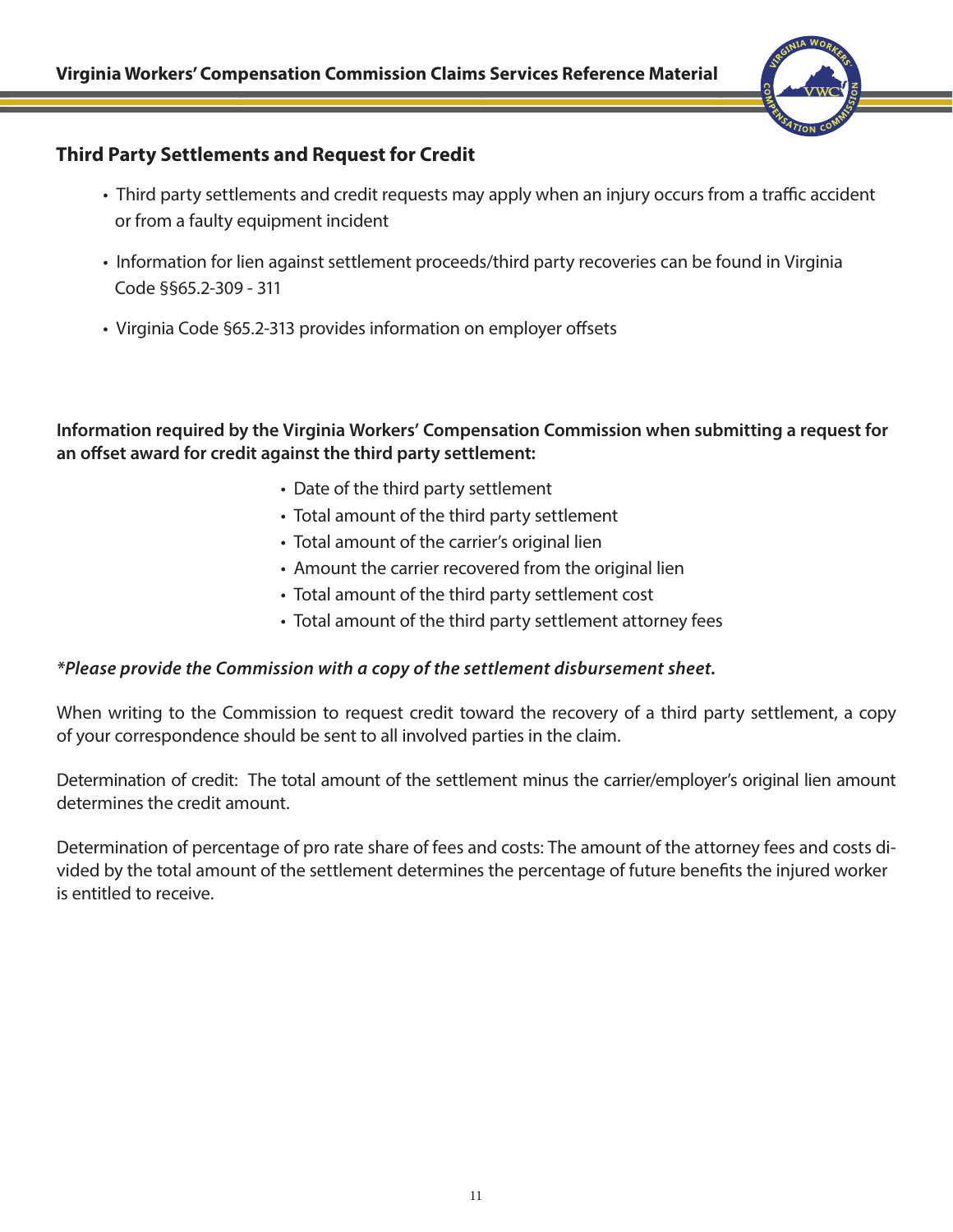

#### **Vocational Rehabilitation Guidelines**

*(effective October 1, 2015)*

The Virginia Workers' Compensation Commission has issued these guidelines for vocational rehabilitation with the hope that the quidelines will provide better understanding between the parties, facilitate appropriate vocational rehabilitation, and eliminate needless conflict and litigation.

Neither the Virginia Workers' Compensation Act nor the regulations of the Commission have any provisions regarding the licensure or certification of rehabilitation counselors. Therefore, the Commission does no regulation on this point. Reference should be made to the provisions of Title 54.1 referenced in Virginia Code §65.2-603(A)(3) of the Workers' Compensation Act.

#### **I. THE VOCATIONAL REHABILITATION PROCESS**

Vocational rehabilitation services may only be provided by rehabilitation providers certified in accordance with Virginia Code §54.1-3510 et seq. Certified Rehabilitation Providers must comply with the Regulations Governing the Certification of Rehabilitation Providers, 18 VAC 115-40-10 et seq., Part V Standards of Practice, or by rehabilitation providers certified in accordance with the laws of the state where the vocational rehabilitation services are provided.

- A. Vocational rehabilitation services, including vocational evaluation, counseling, job coaching, job development, job placement, on-the-job training, education, and retraining, shall take into account the employee's pre-injury job and wage classification; age, aptitude and level of education; the likelihood of success in the new vocation; and the relative costs and benefits of such services. Retraining should be considered if job placement efforts are not successful, or the employee's transferable skills are not readily marketable.
- B. The provider should not ask the employee to engage in job development, job placement or on-the job training until he/she is medically released for work. However, the provider may require the employee to meet in order to assess the employee's potential for work, and to prepare résumés and to schedule other appropriate actions, such as attending job preparation training, in anticipation of employment.
- C. The two goals of vocational rehabilitation are to restore the employee to gainful employment, and to relieve the employer's burden of future compensation. Rehabilitation providers should attempt to find employment within the employee's medical restrictions consistent with the employee's pre-injury position and salary level, and the provider should take into account such factors as distance, transportation costs, and actual anticipated earnings from the potential job, when considering such alternative employment.
- D. It is the rehabilitation provider's responsibility to assess employment opportunities by direct contact with potential employers when possible or through research in the labor market as to how the job is commonly performed in the local economy. The assessment should determine whether a suitable position is presently available that is within the employee's restrictions and for which the employee is qualified. The provider shall not send the employee to apply or interview for positions not suitable for the employee with or without reasonable accommodation, but the provider may ask the employee to develop résumés and to attend job preparation training as well as job fairs. The provider may ask the employee to attend interviews for present employment opportunities where the treating physician anticipates that the employee will be released to such work within a reasonably brief period.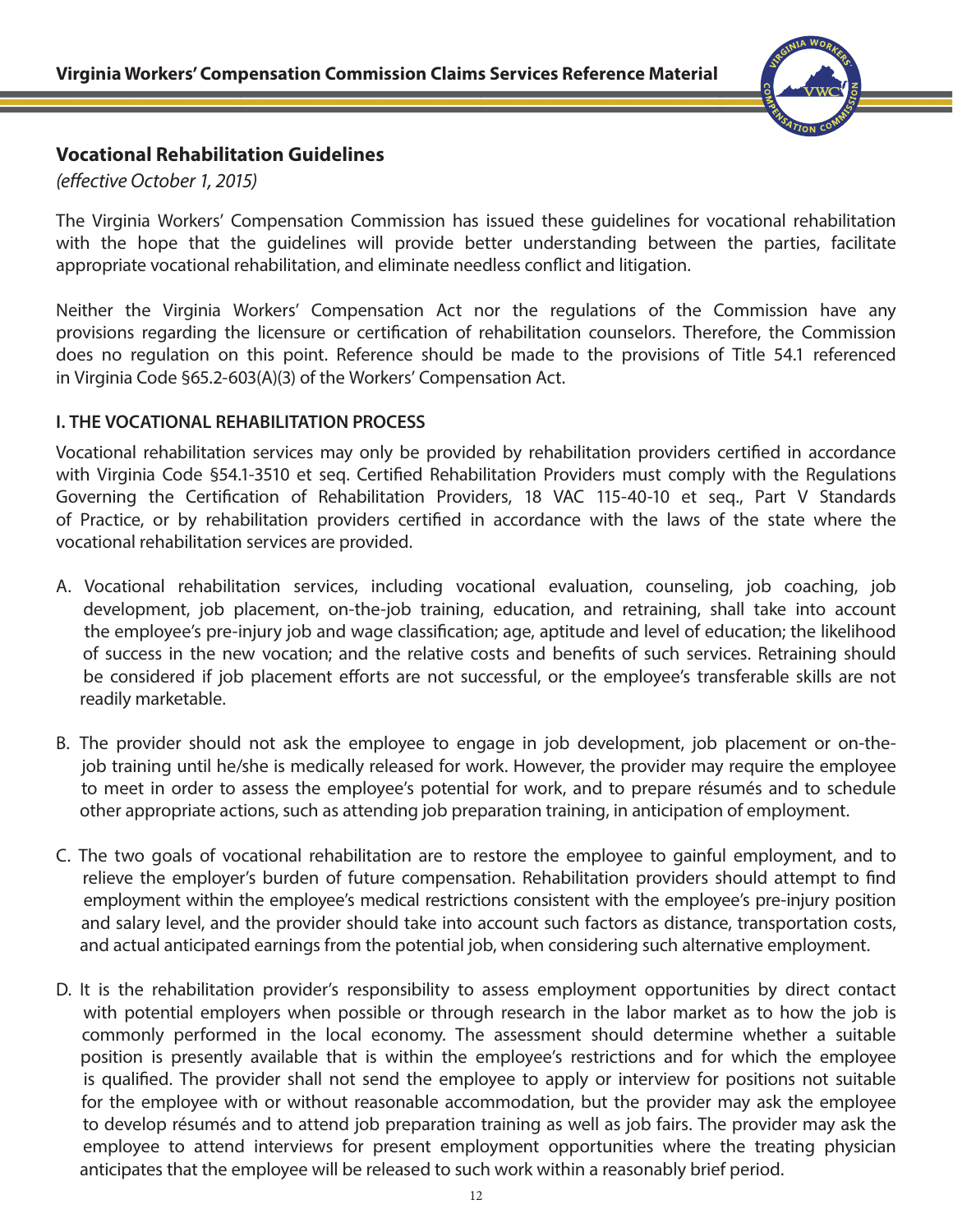

#### **Vocational Rehabilitation Guidelines (continued)**

*(effective October 1, 2015)*

- E. Telemarketing and commission sales positions are only appropriate job placement when the employee has demonstrated aptitude or ability in this line of work. Interviews with sheltered workshops and selective employers who are subsidized by employers/carriers are inappropriate if they do not provide the potential for legitimate rehabilitation, such as learning work skills or restoring the employee to a productive place in the labor market.
- F. It is the responsibility of the provider to assist the employee in all aspects of the vocational rehabilitation process such as appropriate presentation, interviewing skills, discussion of limitations with employers, and other employability factors. The employee will be counseled in accordance with the Standards of Practice for Certified Rehabilitation Providers, 18 VAC 115-40-40. Requiring employees to look in newspapers, contact a specific number of potential employers per week, check listings at the VEC, or register with agencies for short-term jobs does not constitute appropriate "vocational rehabilitation."
- G. Rehabilitation providers may not advise the employee to withhold information about his/her injury or job capabilities during job interviews or on applications. However the employee may not discuss them in such a way as to sabotage the interview or application process. Any discussion should be limited to the question of whether the employee can perform the job(s) at issue with or without reasonable accommodation.
- Employees are not required to give rehabilitation providers personal or financial information, such as H. number of children, spouse's employment, or credit history, unless such information relates to a bona fide occupational qualification for employment. An employee is required to disclose whether he/she is legally eligible for employment, including their Social Security number, has a valid driver's license, or has been convicted of a felony or a misdemeanor, and to provide his/her previous employment history.

#### **II. MEETINGS BETWEEN EMPLOYEES AND PROVIDERS**

- Meetings should be held at reasonable times and places for both the employee and provider. Employees A. are not required to invite rehabilitation providers onto their property or into their homes. Also, just as the employee must cooperate with reasonable demands of the rehabilitation provider that are likely to return him/her to gainful employment, the provider must make reasonable accommodation for the employee's personal life, such as medical conditions and transportation problems.
- B. Routine telephone contact should be made between 9:00 a.m. and 6:00 p.m. No calls should be made before 7:00 a.m. or after 10:00 p.m. except in cases of emergency.
- C. The provider should give the employee advance notice, in writing or by phone, of meetings between the rehabilitation provider and employee, and of employment interviews. A minimum of two calendar days' notice of any meeting or employment interview is suggested, except for exceptional situations.
- D. Prior to being released to selective employment, the employee does not have to seek employment. However, the employee must meet with the provider for the purpose of a vocational assessment.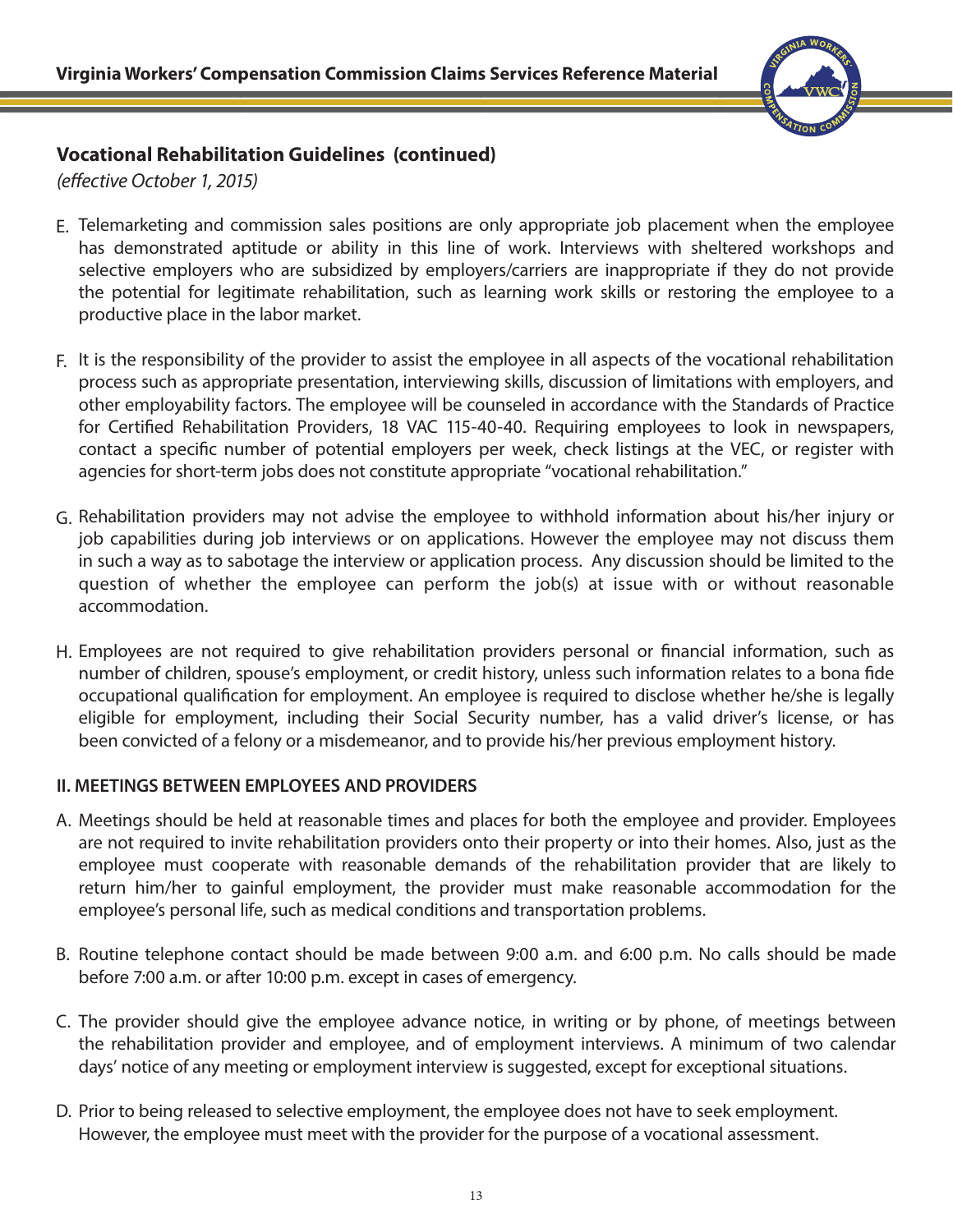

#### **Vocational Rehabilitation Guidelines (continued)**

*(effective October 1, 2015)*

#### **III. ROLE OF EMPLOYEE'S ATTORNEY**

- A. Employees have the right to have their attorney present at the initial rehabilitation meeting. However, an attorney may not delay such a meeting for more than 10 business days after initial contact by the rehabilitation provider with the employee's attorney.
- B. An employee may consult with his/her attorney at any time. Actions of the attorney will be imputed to the employee for the purposes of considering whether the employee is cooperating.

#### **IV. MEDICAL ASPECTS OF VOCATIONAL REHABILITATION**

- A. As the vocational rehabilitation provider's role is limited to providing vocational rehabilitation, the provider is prohibited from medically managing the employee's treatment in any way, even if requested by the physician.
- Monitoring treatment is not medical management. Determining return to work status is part of the B. rehabilitation process intended to enhance communication between all parties involved in the rehabilitation process. With the consent of the physician, the provider may meet with the doctor outside of the employee's presence. The employee is not required to sign a consent granting the provider access to the physicians. If the physician does not wish to communicate with the provider, information will have to be obtained by other means provided or permitted by law.
- C. The employee has the right to a private examination by and consultation with the medical provider without the presence of any certified rehabilitation provider and/or nurse or case manager.
- D. In order to determine the work capacity of the employee, the provider may require the employee to submit to a functional evaluation, if approved and authorized by the employee's treating physician or an independent medical examiner.

#### **V. TRANSPORTATION AND OTHER COSTS**

- A. The employee is entitled to reimbursement for expenses incurred in rehabilitation efforts. This includes mileage costs for trips to rehabilitation meetings, obtaining or returning applications, attending interviews, and other travel at the direction of the provider. Costs incurred for telephone calls, photocopying, postage, and obtaining DMV and other records are also reimbursable, if such are requested by the rehabilitation provider or a potential employer.
- B. If the claimant does not have access to transportation, it is the responsibility of the employee to notify the vocational rehabilitation provider. The vocational rehabilitation provider should contact the carrier regarding the issue and make appropriate arrangements as directed/approved by the carrier to insure the employee's attendance at meetings and interviews. This may include the carrier forwarding mileage payments in advance or arranging appropriate alternative transportation. The employee must provide information explaining why transportation is or is not available.